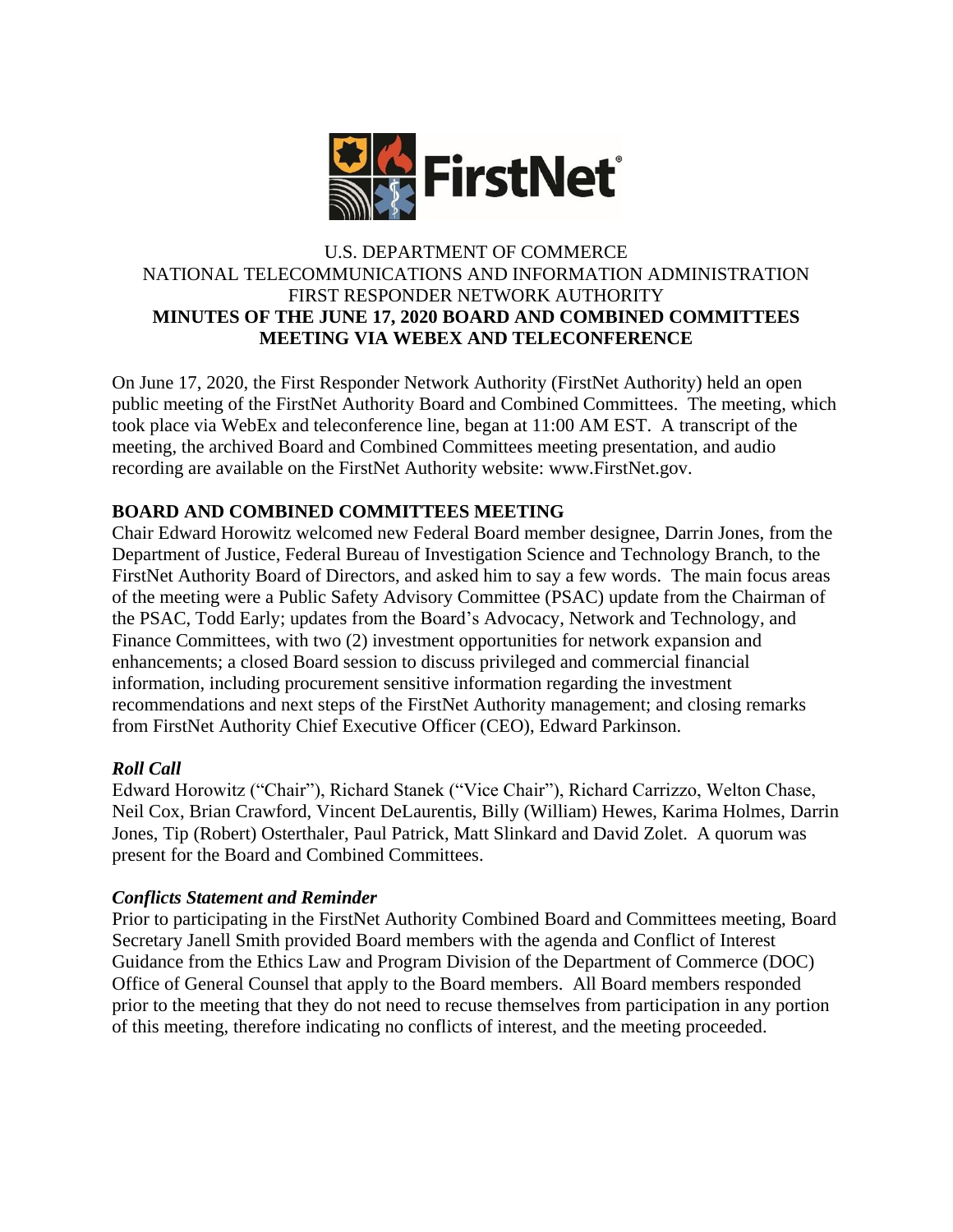### *Votes Taken*

Prior to proceeding with the business of the day, Chair Horowitz requested a motion to approve the meeting minutes from the March 19, 2020 Board and Combined Committees meeting. Vice Chair Richard Stanek made the motion. Brian Crawford seconded, and the Board and Combined Committees unanimously voted to approve the March 2020 meeting minutes.

The Board also voted to move into a private closed session. Chair Horowitz requested a motion to move into a closed session. Neil Cox made the motion, Richard Stanek seconded the motion, and the Board and Combined Committees voted in favor of moving to a closed session.

The Board also voted to approve the following resolutions:

- Paul Patrick motioned to approve the Finance Committee Resolution 25, Recommendation on Network Investments. David Zolet seconded, and the Finance Committee unanimously voted to approve the resolution.
- Richard Carrizzo motioned to approve Board Resolution 105, Network Investments. Paul Patrick seconded, and the Board and Combined Committees unanimously voted to approve the resolution.

## **MATTERS DISCUSSED**

### *PSAC*

Todd Early provided an overview of the engagements and collaboration with public safety stakeholders, including the PSAC Tribal Working Group (TWG). TWG recently conducted a 200-level series engagement focused around the coverage and capacity domain of the FirstNet Authority Roadmap. This monthly telephone conference allows the PSAC to learn and receive valuable information from the TWG and address the roadmap domains and their associated technologies in the months to follow. PSAC continues its bi-monthly webinar focused on technologies, which fall under the voice communications domain. This year, the PSAC also discussed imminent peril and the FirstNet Push-to-Talk with the Products Team as well as an update from the Standards Team on their progress of the 3GPP work that has been performed.

At the March 2020 Board meeting, amendments were proposed to the PSAC Charter to ensure that the public safety community provides appropriate guidance and recommendations to the FirstNet Authority that align with its mission. These recommendations included the addition of the National Association of Emergency Medical Services (EMS) Physicians to join the PSAC membership and the increase of members in the PSAC Executive Committee from five (5) to seven (7). This implementation has invited three (3) new members to the Executive Committee: Kevin McGinnis from the National Association of State Emergency Medical Services Officials; Frank Minice from the International Justice and Public Safety Network; and Mark Ryckman from the International City/County Management Association.

Lastly, Todd Early stated that a virtual PSAC meeting would be held on June 23, 2020 at 3:00 PM Eastern time, focused on reinvestment, updates from both AT&T leadership and Dereck Orr from the National Institute of Standards and Technology Public Safety Communications Research program.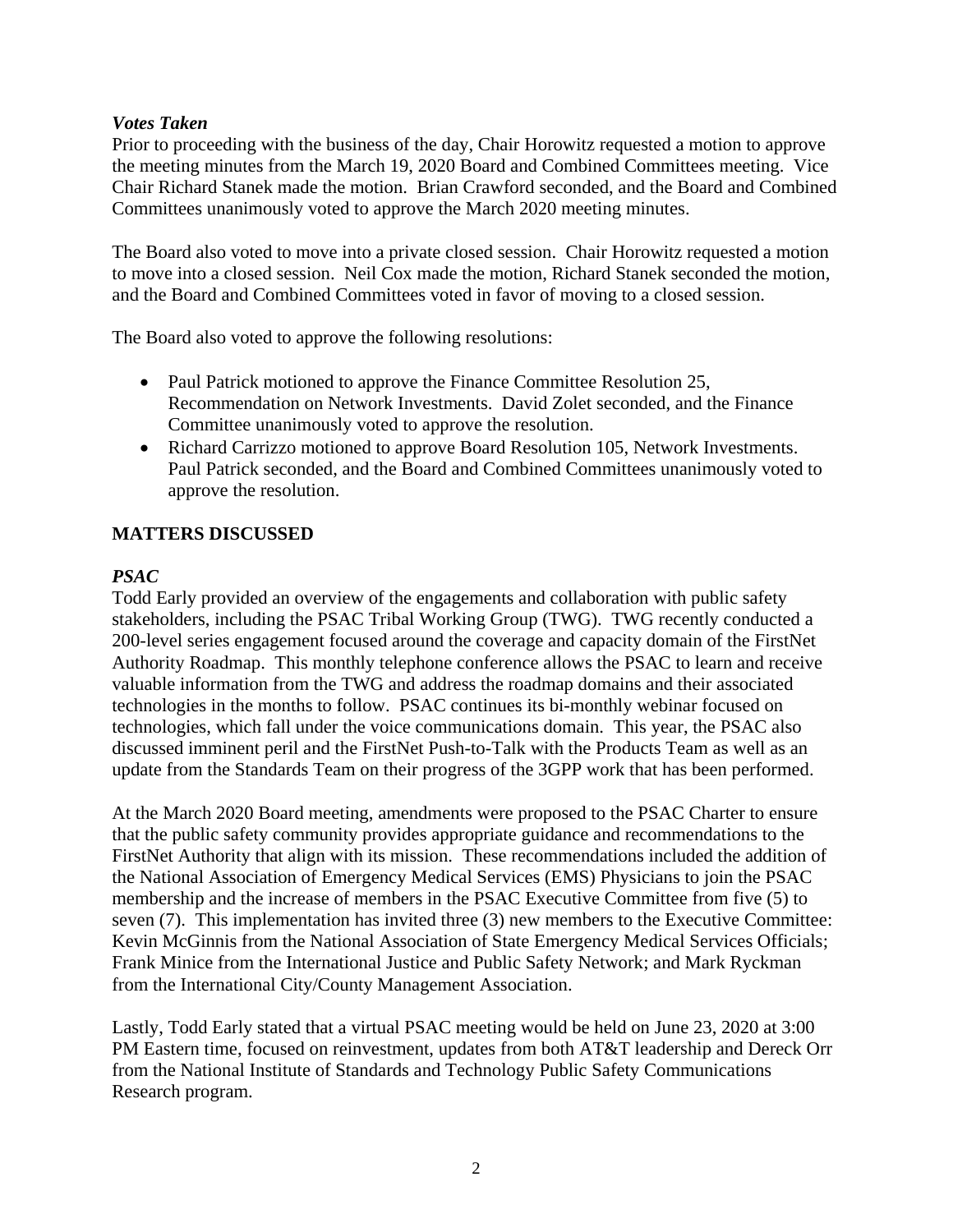#### *Advocacy Committee Update*

Advocacy Committee Chairman Richard Stanek spoke on the process currently laid out to gather public safety feedback, which translates their needs into investments. The work that the FirstNet Authority and public safety partners across the United States are doing together can plan for future innovation, with 5G being a leap forward in innovation for public safety, while at the same time tackling challenges and needs faced today.

### *Network and Technology Update*

The FirstNet Authority CEO Edward Parkinson briefly spoke on the two (2) core investment opportunities that will be brought forward to the Board by FirstNet management. First, the expansion of the fleet of 75 FirstNet dedicated deployables, which are being staged around the country, have responded to a number of natural disasters, and have also been used at pre-planned events and large gatherings. Incidents have required that many deployables be drawn into a particular area, which is why the expansion of this fleet will allow for greater use over a larger geographic area, allowing public safety to be better prepared to serve their community and ensure that lives are better protected. Mr. Parkinson then yielded to the Chief Technology Officer, Jeffrey Bratcher.

Mr. Bratcher spoke on the second network enhancement investment recommendation to enhance the FirstNet core network for 5G network capabilities. FirstNet Authority's enabling legislation, approved in 2012, dedicated the spectrum and funding and directed the FirstNet Authority to not only partner with industry, but to create a nationwide public safety broadband network based on public safety's communication needs and to ensure that the technology of the FirstNet network advances and remains competitive with offerings in the commercial wireless sector, while ensuring that the FirstNet public safety subscribers retain priority and preemption capabilities on the FirstNet network for their mission-critical services. Mr. Bratcher mentioned that he and his team briefed the Board on the evolution of the core network to address foundational needs for the next generation technologies. The introduction of 5G and the initial 5G technology upgrade to the FirstNet network will build upon already existing investment in creating the FirstNet core network and enabling the 5G capabilities on FirstNet nationwide for public safety FirstNet subscribers and agencies that want to take advantage of the capabilities that 5G technology brings to wireless broadband networks.

#### *Closed Session*

The Board voted to enter into a closed session regarding the two (2) investment recommendations to discuss privileged and commercial financial information, including procurement sensitive information and next steps of the FirstNet Authority management.

#### *Finance Committee Update*

Chairman of the Finance Committee, Robert (Tip) Osterthaler recommended that the Board approve the material terms of the two (2) task orders to the existing national public safety broadband network contract, and to direct management to take all actions necessary to obligate funds to issue task orders to the Nationwide Public Safety Broadband Network contract for expanded deployables capabilities and services, and an initial core generational upgrade. Additional discussions took place during the closed session.